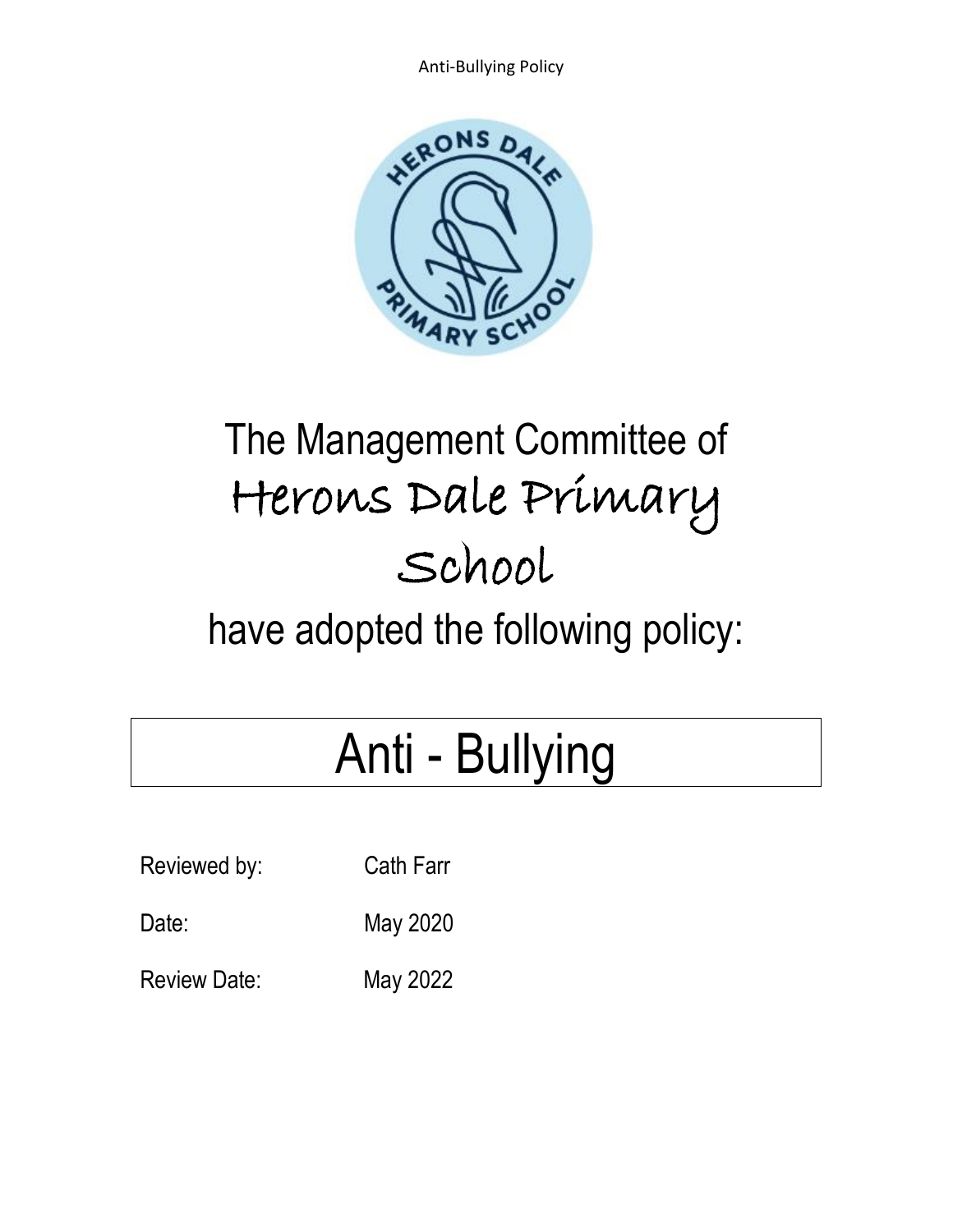#### **Introduction**

Herons Dale School is a Special Primary School in Shoreham which caters for pupils with a diverse range of needs, including PMLD, SLD, MLD and ASD. We believe 'Communication is the key' to success and everything we do is geared towards developing language and communication skills. We are keen to make our children aware of the importance of Personal, Social, Health and Citizenship Education (PSHCE) in their everyday lives and these skills are a vital part of our curriculum. It is important for us to provide the PSHCE skills that will be invaluable in later life.

The teaching of 'Anti-Bullying' falls within the curriculum area of PSHCE. At Herons Dale School, we strive to maximise every possible opportunity to deliver good quality PSHCE and within this develop good social communication and interaction. This policy outlines the teaching, organisation and management of the good social communication and interaction taught and learnt at Herons Dale School. The implementation of this policy is the responsibility of all the teaching staff.

Please also refer to Herons Dale School Teaching and Learning Policy.

#### **Rationale and Aims**

At Herons Dale School we help all our pupils to achieve their full potential by providing a broad, balanced, relevant and inclusive curriculum. We ensure that all our children are given access to a curriculum which is fully inclusive, regardless of race, gender, religion or ability. We help all pupils to show consideration for themselves, each other and the wider community.

PSHCE provides the opportunity for pupils to develop a range of skills, knowledge and understanding that will support them both now and in later life. Key opportunities are timetabled to celebrate achievement, such as Star of The Week Assembly. Pupils in both Key Stages have opportunities to work in mixed groups at least weekly. Lunchtimes are used to develop good social skills and table manners by seating pupils on mixed-age tables (wherever possible) with at least one member of staff. Other agencies are involved wherever appropriate, to provide support and advice, such as Speech and Language, Occupational Therapy and our School Nurse.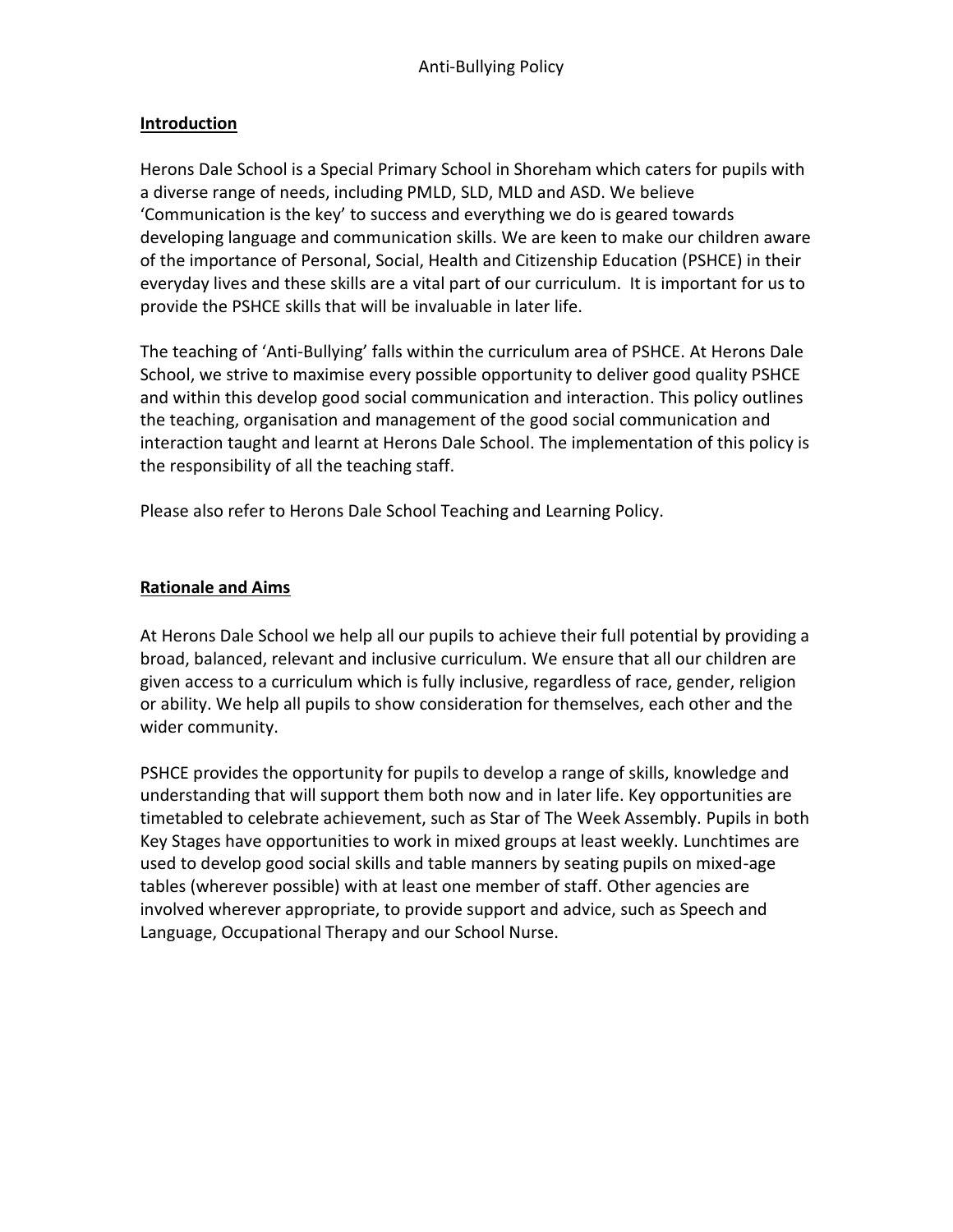#### **Herons Dale School Aims**

**H**appy days filled with learning

A happy and relaxed child will be able to engage in all learning.

**E**xperiences which develop a fit and healthy lifestyle

A variety of strategies and approaches in the delivery of PSHCE ensures that this is the case.

**R**elevant, broad, balanced, creative and inclusive curriculums

Herons Dale teachers use a range of curriculums to ensure that all children have the opportunity to develop skills in all relevant areas of the PSHCE curriculum at their own level.

**O**pportunities to be part of the community

Pupils participate in a range of events such as carol singing, fundraising days, shoebox appeal etc. in order to develop awareness of and contribute to the wider community. **N**urturing relationships

Achievements in PSHCE are celebrated together and where appropriate, our pupils are encouraged to work collaboratively and reflect on their learning through sharing work and experiences.

**S**timulating learning environments where pupils feel safe and secure An environment which is underpinned by PSHCE learning and encourages children to develop, rehearse, consolidate and apply their skills in a functional way.

**D**iverse and personalised approaches to learning

Staff work closely with pupils to ensure learning matches their PSHCE needs in the broadest possible sense, whether that be a focus on self-care skills, developing an awareness of relaxation techniques, running nurture groups etc.

**A**ll-encompassing communication

Where possible, activities are supported through the use of different communication pathways including objects of reference, symbols, PECs, pictures, eye-gaze technology, switch sounds and a multi-sensory approach.

**L**ife skills development

Educational Visits provide opportunities for pupils to apply their PSHCE skills in a wider field e.g. taking part in collaborative activities with others

**E**ncouragement and support to have respect, confidence and resilience We always strive to ensure that pupils are able to generalise the skills they have learnt, at a pace which supports the development of confidence, in order to help prepare them for their future.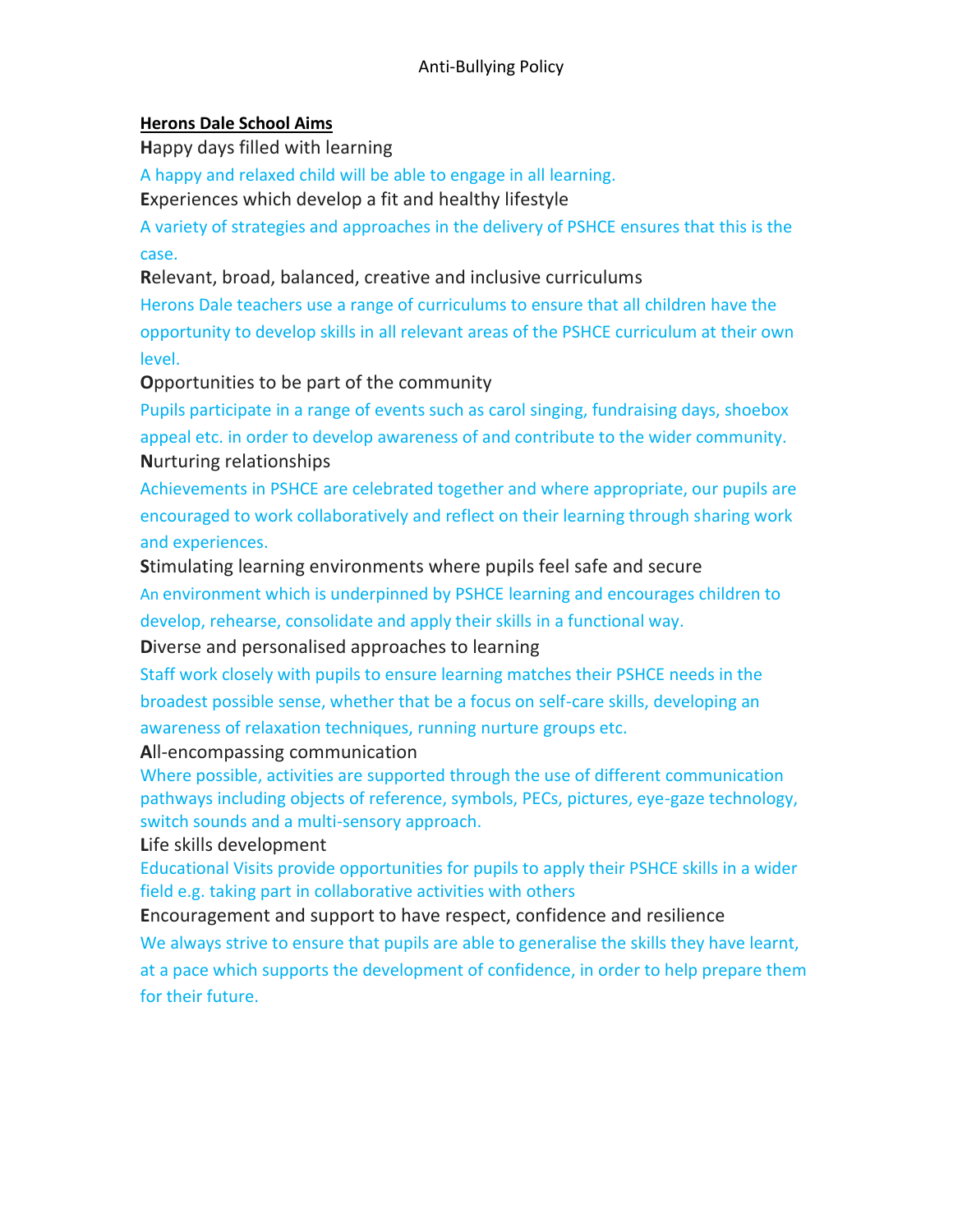#### **Herons Dale 'Anti-Bullying' Aims**

### **At Herons Dale School, good social communication and interaction contributes to the curriculum for PSHCE by ensuring that all children:**

- Build skills to enable social interaction
- Develop confidence at playing in the vicinity of / next to / with adults and peers, depending on where they are at in terms of their personal play development skills
- Develop the confidence to communicate with adults and peers
- Build empathy to think about the feelings of others and relationships
- Develop tolerance to respect the views of others
- Are confident to communicate their ideas and opinions
- Develop self-esteem and self-awareness
- Know ways to stay safe and ask for help and support

Building awareness of 'Anti-Bullying' strategies will promote pupils' self-esteem and emotional well-being and help them to form and maintain worthwhile and satisfying relationships based on respect for themselves and for others at home, at school, at work and in the community.

#### **The Curriculum**

The school's curriculum is based on the National Curriculum and Early Years Foundation Stage Curriculum and planning is linked with 'Every Child Matters' (see Appendix 1). Teachers also have access to other curriculums to ensure that the needs of all of our children are being fully catered for. In situations where other curriculums are being utilised, this will have been rigorously planned for in liaison with the Deputy Head for Achievement.

Other curriculums which we use include:

- IMPACTs
- Equals
- NCCA Ireland Curriculum
- Penny Lacey

Staff meet regularly to evaluate the curriculum on offer and to update the school's policy documents on each curriculum area.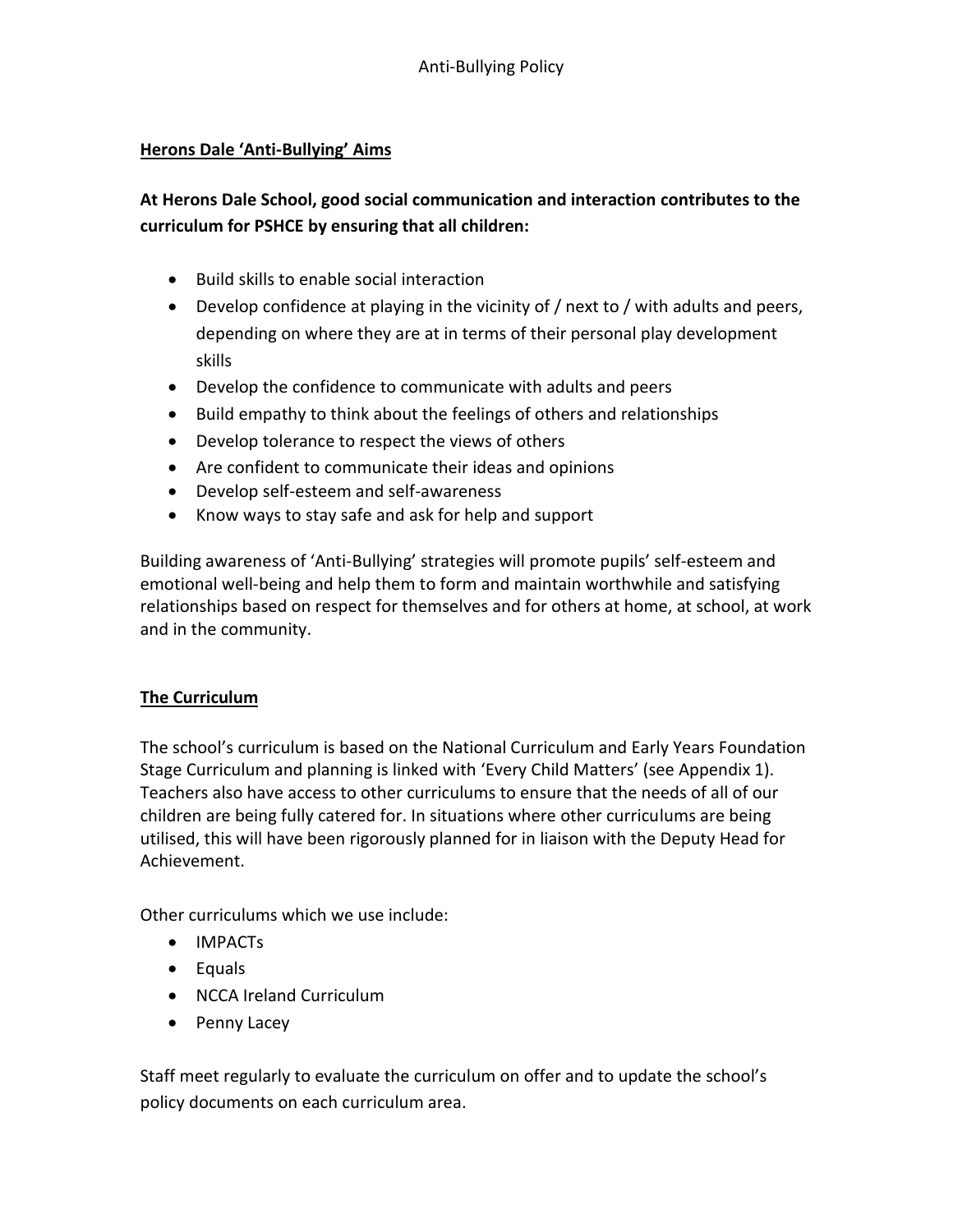We ensure that we maximise each child's learning opportunities and that they have access to a broad and balanced curriculum. Our PSHE+C curriculum covers the teaching of 33 strands and citizenship, grouped under the three themes of; Feeling Good About Me, Relationships and Taking Care of Myself. Strands are covered in line with the annual PSHE+C calendar which details events / theme weeks and suggests links to relevant strands. Class teachers will also make decisions about which other areas of the curriculum to deliver for each child, ensuring that each pupil receives a bespoke PSHE+C curriculum which is tailored to meet individual needs. The 'Anti-Bullying' curriculum is taught through each of the three themes.

Pupils are given opportunities to explore and develop good social communication and interaction skills in a practical and meaningful way. At Herons Dale, pupils are given opportunities to develop and rehearse each of these skills at their own level.

The various curriculums which are used at Herons Dale allow for each pupil to receive a uniquely tailored PSHE+C experience which is underpinned by an understanding of the above.

Through careful personalised planning and preparation we aim to ensure that throughout the school children are given opportunities for:

- a personalised teaching approach to make sure that all the children are taught at their appropriate level
- a creative curriculum to ensure that 'Anti-Bullying' is not taught only as discrete lessons, but that it is embedded through our topic-based work, daily interactions, core values and ethos of the school so children have the opportunity to develop and use these skills in a range of different sessions throughout each day
- practical activities and games
- individual, group and whole class discussions and activities
- open and closed tasks
- PLAY

#### **Teachers' Planning, Organisation and Homework**

Each class teacher is responsible for the teaching of 'Anti-Bullying' within the PSHCE curriculum in their class, in consultation with and with guidance from the PSHCE coordinator. All teachers will be expected to adapt plans to fit the individual needs of the children and to ensure that learning is developmentally appropriate for each child.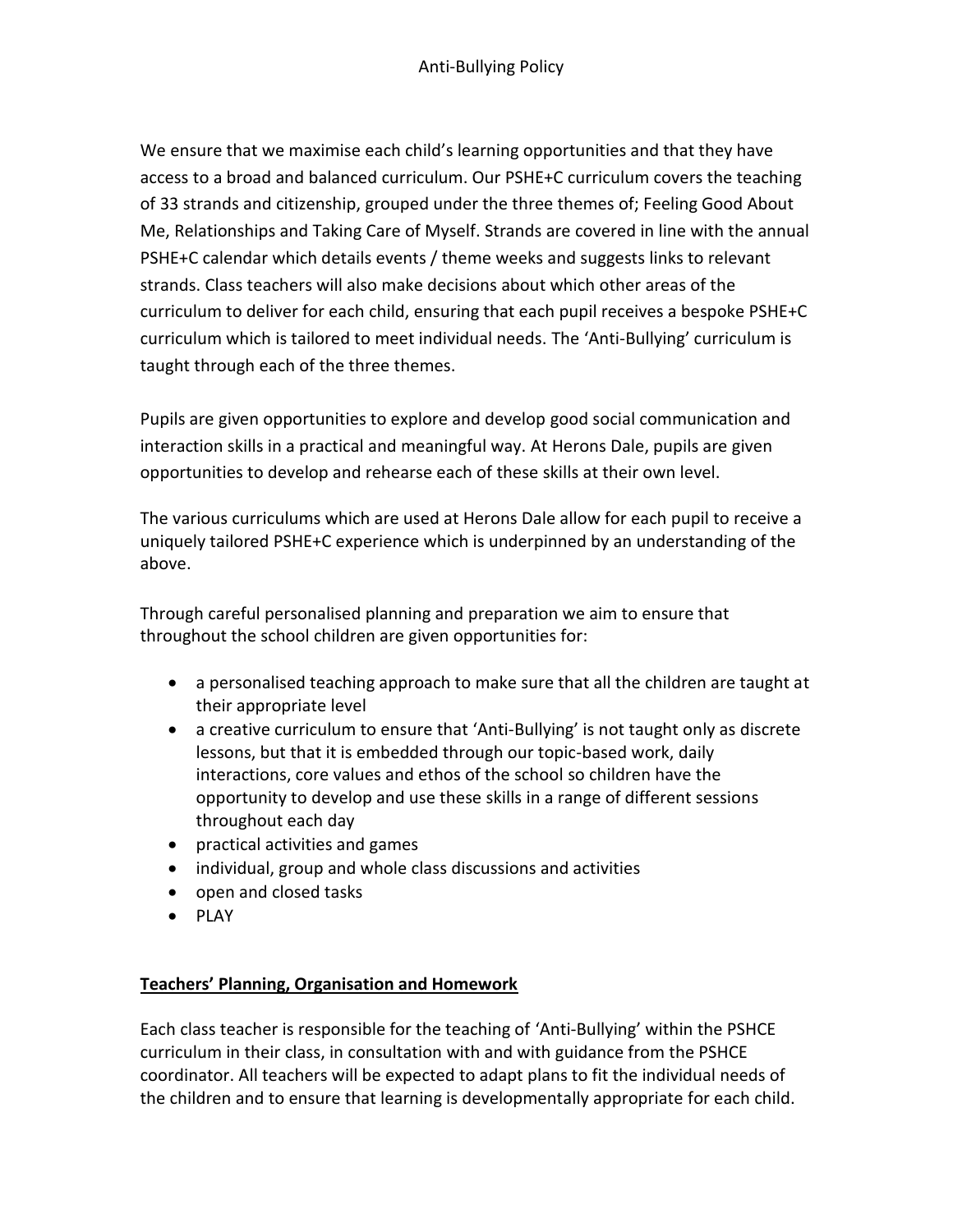Teachers employ many different strategies and approaches, from Herons Dale's basket of tools, to enhance the teaching of good social communication and interaction and these are outlined in the school's Teaching and Learning Policy.

We are a total communication school, ensuring that all children have access to the mode of communication that enables them to communicate as effectively as possible. The delivery of our 'Anti-Bullying' message will be supported by relevant communication systems to allow all pupils to access the learning and to share their understanding of concepts.

#### **Assessment for Learning**

Teachers will continuously assess their pupils through questioning, observations and assessing recorded work. In this way short-term assessments will be an informal part of every lesson to check children's understanding and inform future planning. All annotations will be made in accordance with Herons Dale's Marking Policy.

Where appropriate, pupils will be encouraged to engage in self and peer assessment.

All progress is celebrated with the children. Feedback is provided to the children in a multitude of ways including; verbal, physical, written, stickers, thumbs up, certificates, team points etc. It is delivered in a way which is meaningful for each individual child.

#### **Staff Development**

Staff meetings, Learning Walks, HAT Days, work scrutiny, planning scrutiny and INSET training days will be utilised to support staff in their development as identified through feedback, consultation, data analysis, progress meeting discussions and performance management etc. The sharing of good ideas and good practice is actively encouraged and opportunities are created to facilitate this.

As appropriate, staff are enabled to attend externally provided training to support their development. Staff meetings are then be used as a platform to disseminate this training. Additionally, guest speakers are invited to school to support staff development.

#### **Partnership with Parents / Carers**

PLPs are shared with parents at the beginning of each term and there is an opportunity to discuss these during a parent consultation, at which time parents also have the chance to look through examples of their child's work.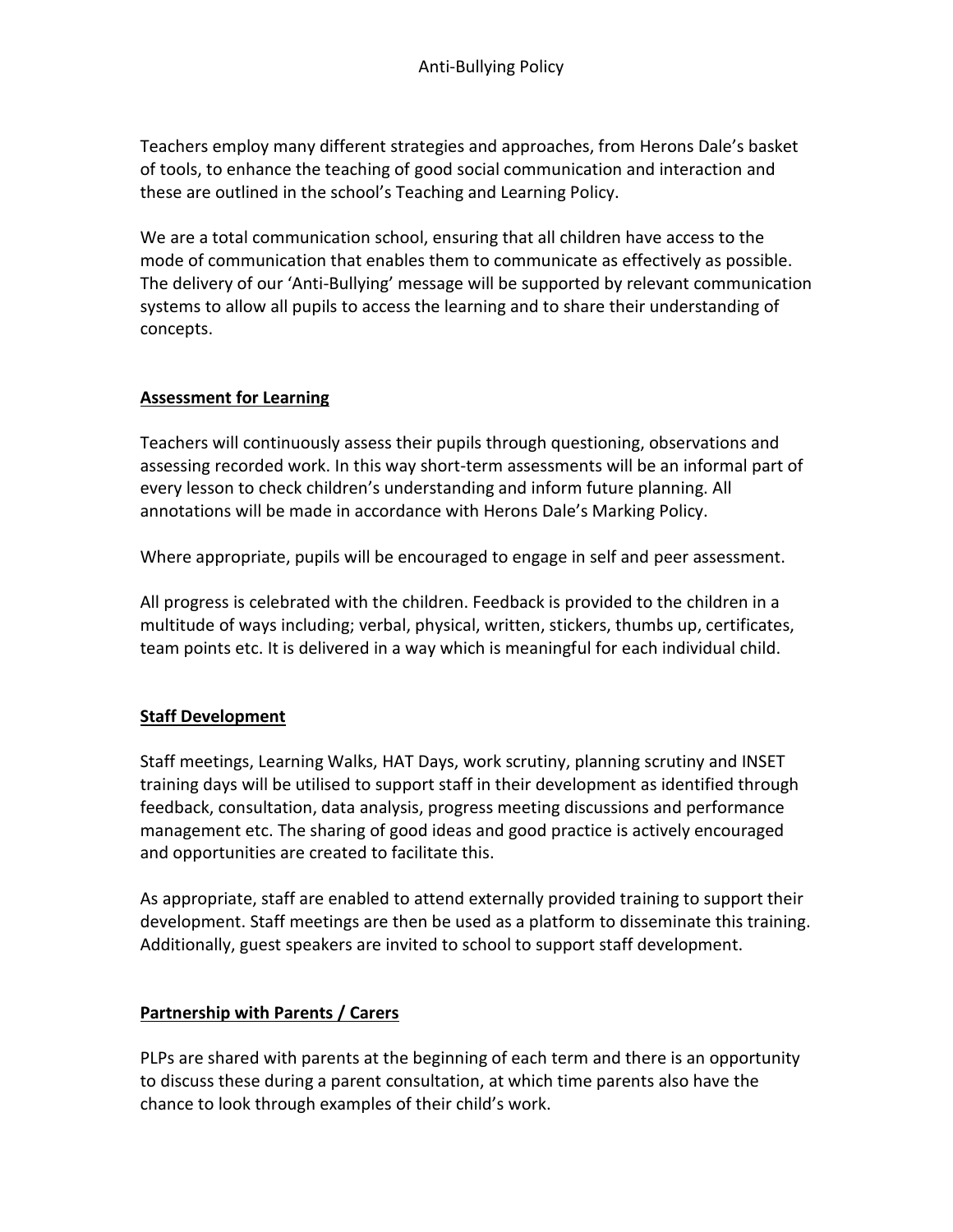An end of year report is sent to parents and parents are welcome to make appointments to discuss this further if they would like to. There is a further opportunity to discuss progress with parents at their child's Annual Review.

#### **Resources**

Our PSHE+C curriculum signposts a range of resources and curriculums for teacher's information. There are a variety of resources stored centrally in the Resource Room. These include books and session resources. The EQUALS scheme provides suggested activities to meet the learning intentions of all our pupils. Online resources specifically for teaching 'Anti-Bullying' are also used and detailed on the PSHE+C plans.

#### **Technology**

Technology will be used in various ways to support teaching and motivate children's learning as often as possible, be it through 'fun' activities to aid learning; reinforcement of data handling or by use of specialist software to encourage, extend or assess progress. Technology will involve the computer, audio-visual aids and iPads etc. All staff will be compliant in adhering to the school Online-Safety Policy and will ensure pupil use all equipment appropriately.

#### **Role of the PSHCE Coordinator**

In liaison with the Deputy for Achievement, the role of the coordinator is to:

- Audit resources and manage the budget for replenishment
- Undertake work scrutiny
- Undertake planning scrutiny
- Access pupil voice
- Oversee delivery of the curriculum
- Write and update the policy
- Analyse data
- Identify CPD needs
- Produce a yearly action plan
- Support staff and signpost to support

#### **Equality and Diversity**